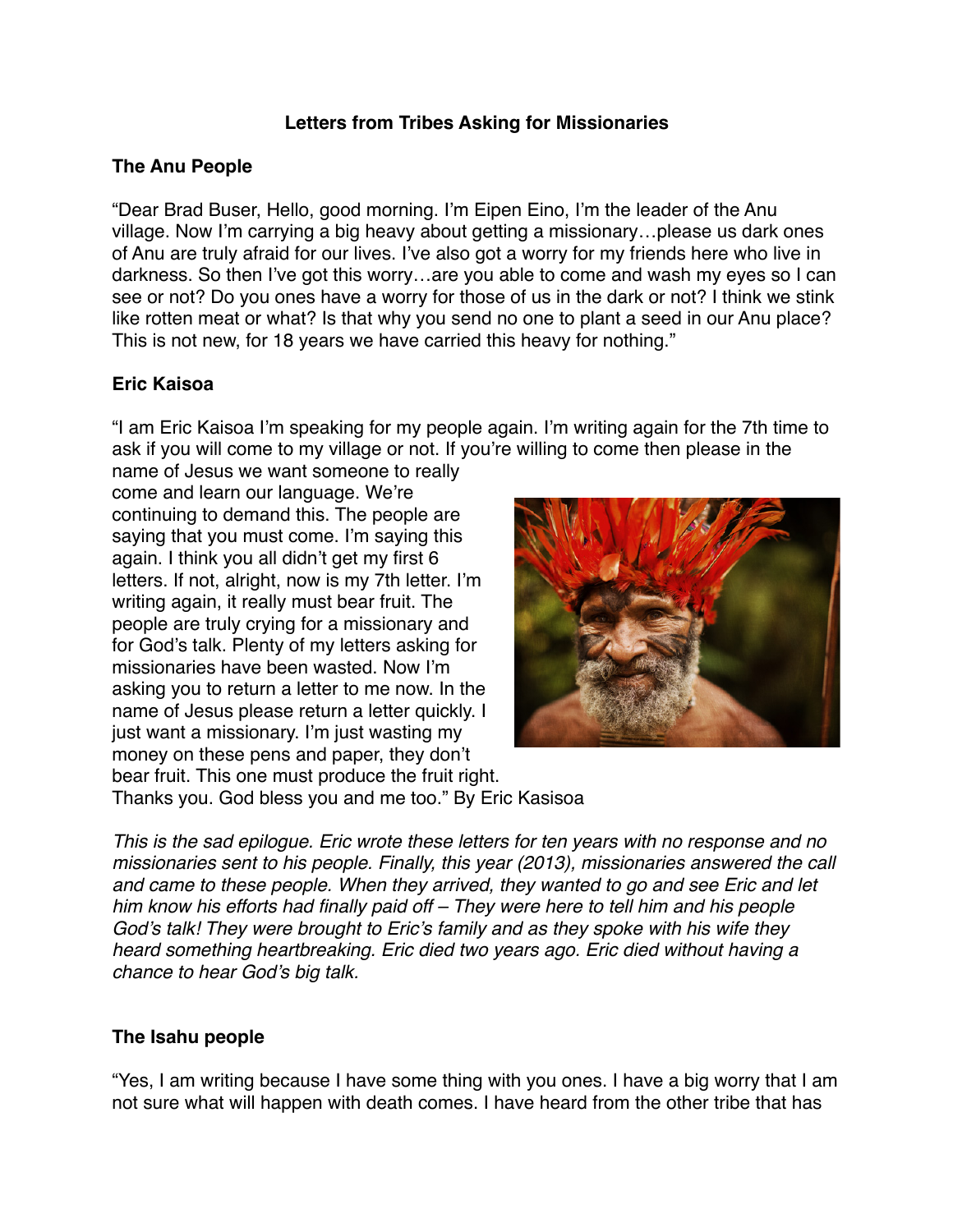the mission that they know now, I am sorry for myself though that I do not know. I worry for my life, so I am asking that you will send the mission (NTM) to my village. The men and women of Isahu village we are very hungry for this talk that it will be in our bellies. Please have pity on us. In all other places of the ground we have heard that they have the talk of God but us ones of Isahu are still standing without, we have nothing. I have heard of others hearing this talk in other villages but this talk is not in Isahu yet. So please send some to learn our language and teach us this talk so we can know it too. Please have pity on our lives, we don't know what will become of us when death is on us. So I am asking with a big strong request that you will come to us and teach us of this talk. This is the road that I have heard will be heard, that is why I have sent this letter to you bossmen of NTM. Our language is nor hard here in Isahu, please come. Good morning to you ones. I am Aiben Awanhi of Isahu Village."

# **The Sabimin People**

"To: Brad Buser. Yes, brother Brad, now I'm here writing to you, do you remember our talk? Our meeting? You are a leader, you must listen well. If you're a real leader you'll help us, that is why we're talking to you. Are you a trick leader or what? … If you are a leader, listen to us ones of Sabamin. We try and try but you don't listen… Are you of God or crazy? Everywhere in every place the talk of God is there… Why not us? Talk to the leaders of your church and send us someone. Don't give your backsides to us, are you clear on what I'm saying here or not? We have a huge desire for a missionary to come and live in our village and jungle. I'm Alus Nekibisap the writer"

# **The Sinou People**

"What's going on? Where is our help? Have you forgot about us? We of Sinou have not forgot about wanting a missionary, we carry a huge heavy constantly about this. We carry this heavy cause we fear for our lives. We know that the Bible says that you

should come and tell us. Us dark ones need it… how will we go to God's place if not? Only those who know will go, how will we know if no one teaches us? That is the whole of my worry, we want a missionary now to give us God's talk."

# **The Weku People**

"Yes I am writing to the bossmen that are in NTM, I am checking again about the letters I have written. What's going on with your thinking? I think you are getting tired of the letters we have written. You must be thinking like



this, the road to hear the talk of God it is just for you ones, that's why you haven't sent anyone to us in Weku.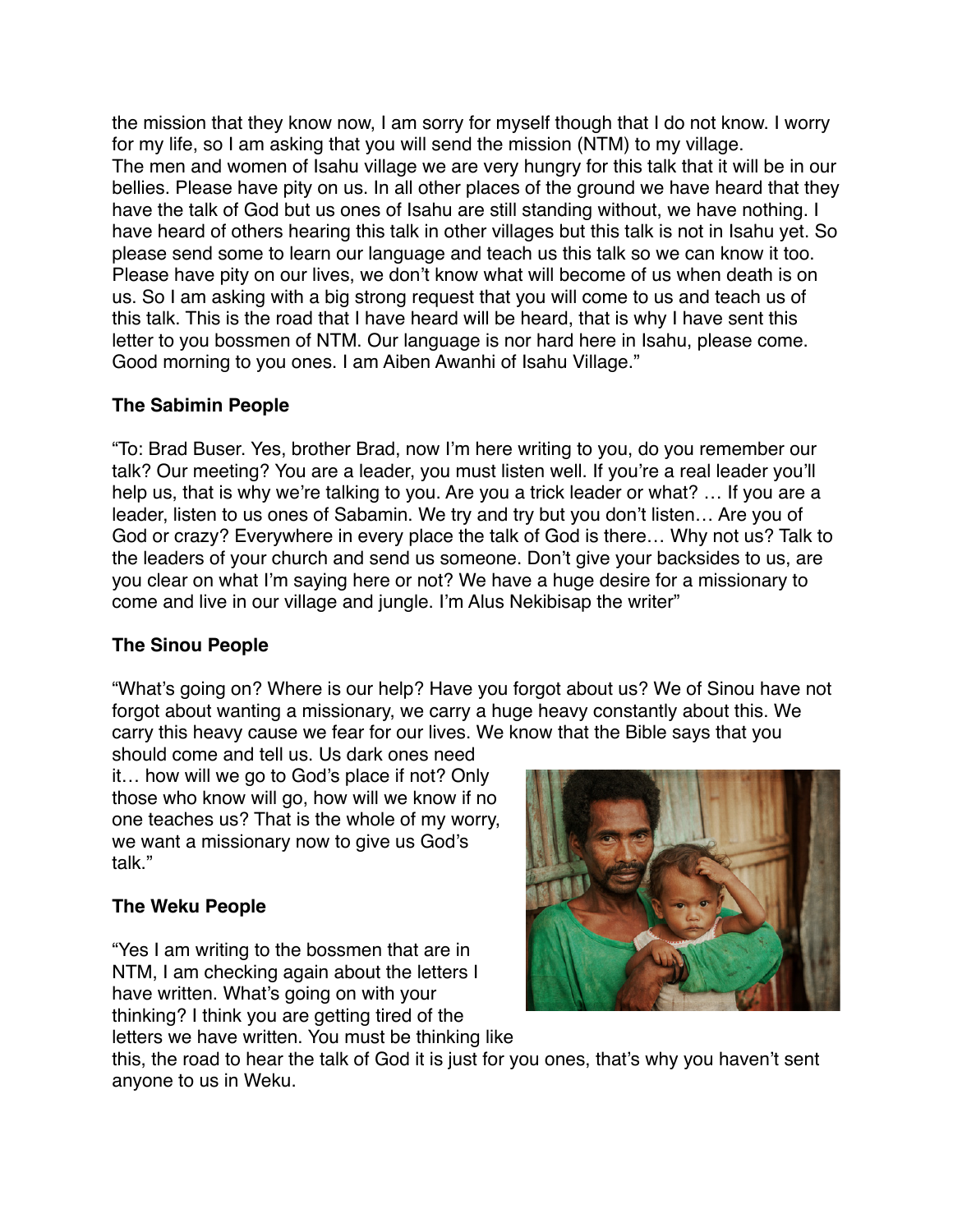Please, we are hungry for the true true talk, we are not saying this with two mouths. Our thinking really desires to know this talk. So I ask with a big heart, please, you the bossmen of NTM tell us what you think of sending someone to us. Please write and tell us you bossmen, we are waiting and waiting.

I am Jaspe of Weku village and that is all my talk."

## *The next 7 letters came from the same village. Truly the harvest is plentiful, ripe, and ready.*

# **Isahu Village #1**

"I want to tell you this message. Whenever you send letters to Aipen Awonki, you also read these letters that I, Erick Weno, write. I constantly help my wife's relatives, I support them. It is as though my wife's place is mine. Yes, you know me, Erick Weno V.H.V. If you respond, the letter must get to me.

All of my wife's relatives do NOT know the talk of God, and my wife herself does not know God's talk (the gospel). She does not know the Siawi language. Therefore my wife only speaks her own tribal language, that is Isahu.

That message is all that I, Erick Weno, have. Thank you. Good Sunday afternoon. God bless you two.

# **Isahu Village #2**

"I want to notify you that now I have an illness. I am the man writing this letter to you. I have come down with a big illness and this illness of mine is saying such now that I do not know where death will take me. I am really concerned for myself. If I get the head talk and the beginning talk (the gospel teaching) then it will be alright with me. I often see people go to church because the talk of God came to them. But I do not have, it has been this way since before. How God exists, I do not know. I know how ground got there. For this reason alone, I write this letter to your leaders of —-. All of us men and woman of Isahu desire missionaries to come to our place of Isahu. The method of —, I desire only the beginning talk and the head talk must come! I am Aipen. That is all. My message is finished. Thank you for reading my letter.

Thank you leader Keli Laindak

## **Isahu Village #3**

Dir Sir — I want to get (specific organization missionary). I desire one mission. I am asking you all to give missionaries to me! I constantly desire God's talk but it must come to me. Please pity me! Continually, any men and woman die and go to the place of fire (hell). Hence our concern that the talk of God must come to us!

I keep hearing that the Siawi know the beginning talk and head talk (the gospel). I too desire this talk – it must come to me! The men and woman of Isahu desire the head talk and beginning talk in my own language. Some places worship God, but I do not have it! This is what engulfs the thoughts of all of us Isahu. The talk of God in my heart language! I am greatly concerned for my life and that is why I am writing this letter. I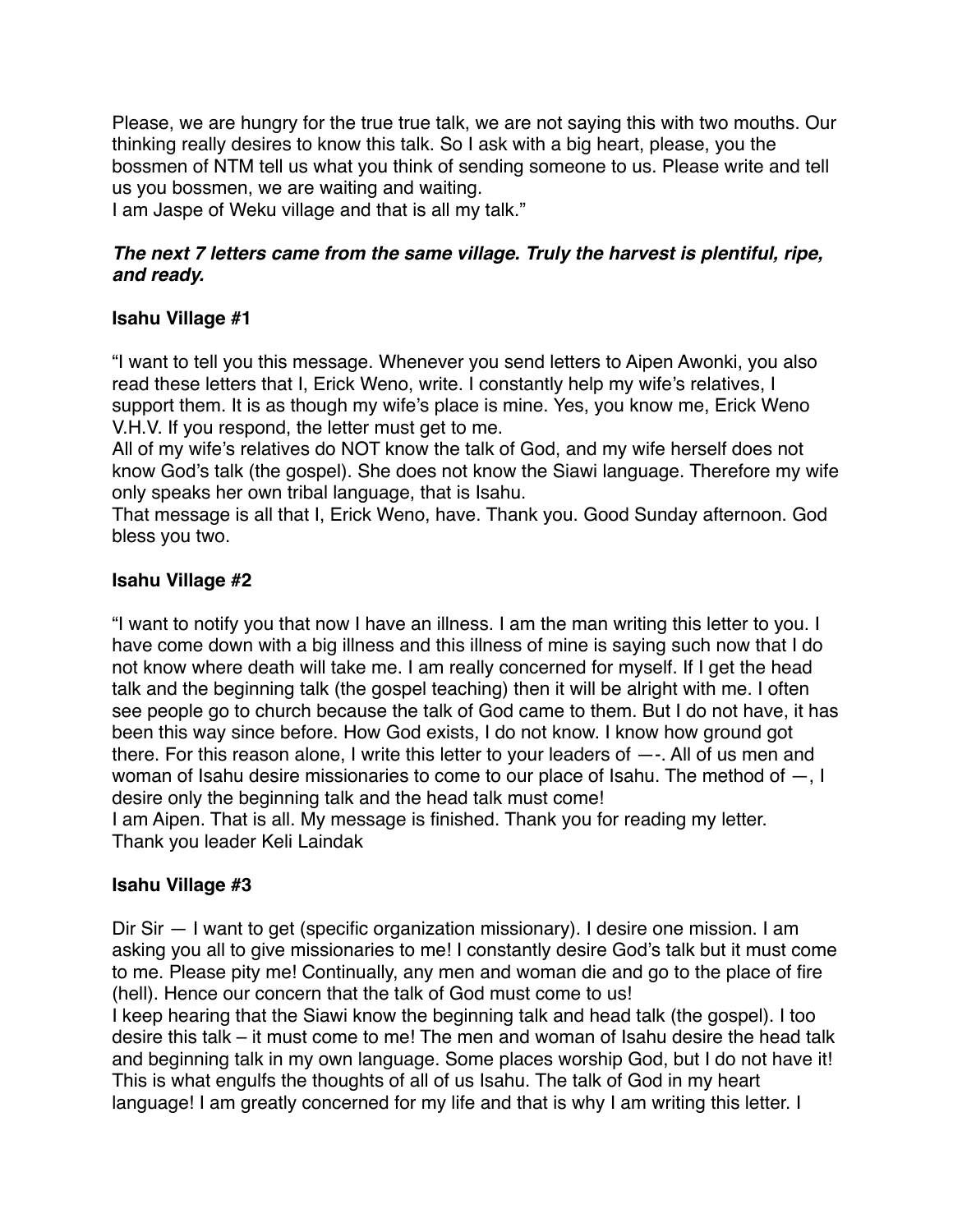hear that people who believe go to heaven and heathen go to hell. This talk alone is distressing me and making me cry. I desire the talk of God must come inside the place of Isahu. I think that is the only reason and concern of mine. Thank you for reading my letter.

### **Isahu Village #4**

Dear Kit. I am Aipen Awonki. I am truly sorry for the real me (my soul) when I die. When will I go now? Whose fault will it be me or will in the end when God judges you along with me, my dad and mom, and my brother? We have worked on writing letters back and forth to you and they have already died! Only I am left now and my relatives who have helped me write these letters to you all have already died!! They have gone and still wait for you! For what reason is it that you do not want to send even on missionary to come to me? That is all. Thank you.

### **Isahu Village #5**

I want to talk with you about my letters this way. I am really desperate for the talk of God and thus write letters to come to you. It is the same message. The talk of God MUST come to the place of Sahu. The men and woman of Isahu do not know the talk of God! I am Aipen. I came to the Siawi Bible dedication. The Siawi were rejoicing for the Bible in their own language. I saw it and cried. I want this kind of thing to happen in my place – will be alright. When you answer my letters, you need to send it in the hand of Erick Weno V.H.V — He helps me write the letters to you. Thank you. Good night. God bless you.

#### **Isahu Village #6**

Please. Please (I am begging you), can you stop the tears of our village? Please… Where is my soul/spirit going when I die? If my soul/spirit goes to Hell who's fault is that? And what do you think, will there be a chance in Heaven too or no? So, if I die first, I'm going to go and wait for you there, and what will you have to say to me there! What do you have to do to get into heaven? Are you going to take the souls of all (us) people with you or are you just going to go by yourself? I'm not asking you to come and clear an area for a garden and plant seeds. You just come to plant seeds cause I've got the garden prepared already! Please, this letter of request is coming from the lost man. Idam People, Isahu Village

#### **Isahu Village #7**

I want to talk to you about something I've been thinking about. What it is – I really want/ need God's talk to come here to me. The (church organization) here is not helping me (I am not understanding them) and so I really want a missionary to come here. (Their teaching in) Tok-Pisin (the trade language) is not helping me…so I want it in my heart language! The are teaching in Pidigin and (we) don't understand it well. My name is Ivan Awonki from Isahu village and God's talk is not here. Definitely not!